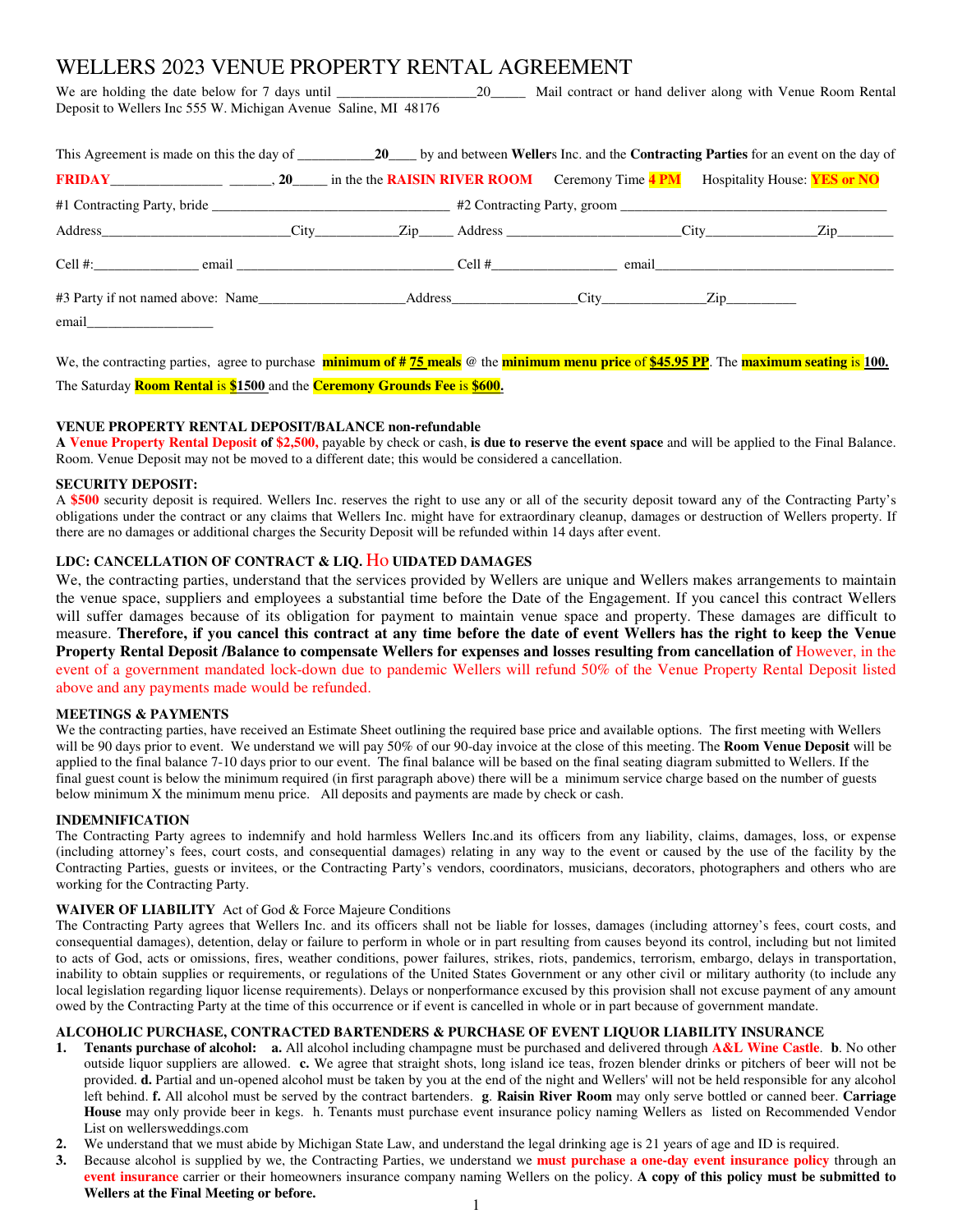- **4. Contract Bartender payment** requires a separate payment check or cash at your final meeting.. a. Event may not exceed six hours. d. We, understand we may not supply our own bartenders f. Guests may not go behind the bar and serve themselves. g. Contract bartenders must terminate event if State laws are violated **h.** Contracting parties will provide transportation for guests who have exceeded the legal limit of blood alcohol and should not drive.
- **5. No outside alcohol** shall be permitted on the premises and if discovered the guest will be asked to vacate premises.

**CONDITIONS FOR USE OF SPACE REGARDING HIRED VENDORS, SOUND RESTRICTIONS:**. 1. The Contracting Parties or a designated person should do a final walk-through before they leave the facility to delineate any damage or missing items. 2. Wellers' will not be liable for any equipment or items left on property by guests or hired vendors 3. If service people require a meal they must included in the final guest count **4.** Vendors may not drive on the lawn or use Weller's dumpster. **5.** You will be charged \$100 for vendors who require space & electric power i.e photo booths, ice cream carts etc. Djs are excluded. **6.** The room will be open 4 hours prior to ceremony for deliveries & setup. **7.** Music volume must be adjusted so as not to disturb neighboring properties or ceremony in progress. **9.** Outdoor music must stop at the designated time.

**EVENT COORDINATORS:** If contracting parties hire a "day of" coordinator it is advised they attend the meeting with Wellers. Coordinators should be given a copy of this signed contract to understand guidelines. Coordinator must contact Wellers with any changes made that will affect service of dinner.

**LINENS FROM OUTSIDE LINEN COMPANY: Wellers supplies quality linens.** However if you hire an outside linen company 1. Linens must be removed at bar closing time**. 2.** Wellers' is not responsible for any losses and/or damages to linens supplied from outside linen companies **3.** Wellers' does not discount for linens brought in 4. Linen company must set up linens at least 2 hours prior to ceremony time allowing servers enough time to set up tables

**DECORATING & PROPERTY RESTRICTIONS 1**. Nothing may be taped, nailed or stapled to any structures. **2**. All decorations must be removed within 45 minutes after the bar closes **3.** The contracting parties are responsible for placement of decorations. **4.** No more than three "live"candles per table.**5.** No Chinese fire lanterns, helium balloons, marbles, confetti, glitter, bubbles, fogging, haze/smoke machines or fireworks. **6.** No rose petals thrown on walkways or in fountain w/the exception of the flower girl for ceremony. **7.** No rice thrown. Bird seed only **8**. If heavy furniture is moved at hospitality house there will be \$50fee to move back. 8. Florists may not assemble arrangements on-site the day of event **9.** All guests must vacate property within one hour after bar closes. 1**0.** No popcorn/candy tables or favors that require additional cleaning of room are allowed. 11. No smores at outdoor fire pit.

**SAFETY: 1.** Children must be accompanied by an adult(s) at all times. 2. No dogs are allowed on the property with the exception of service dogs. 3 In compliance with Washtenaw County health codes no food prepared by Wellers may be taken home. 4. Wellers does not supply ladders

#### **DAMAGES AND EXTRA COSTS**

- The Contracting Parties agrees to be fully and solely responsible for any damage and extra costs in any way relating to the event, and to be fully and solely responsible for any damage or destruction of Wellers Inc. or any property located on or within the premises caused by the Contracting Parties or any of its agents, guests, or invitees or vendors.
- Damages to the facility in any form will be photographed and a formal repair cost submitted with the remainder of the security deposit. If the damage exceeds the deposit the Contracting party will be invoiced for the repairs at \$50/hour labor per laborer and materials cost plus 25%
- Labor to cleanup unnecessary messes such as vomit, feces or extra restroom cleanup from Contracting Party's guest's lack of personal responsibility or hygiene. \$50 occurrence
- Any additional set up beyond the normal expectation outlined in Venue Room Price Estimate will be billed at the rate of \$50 per hour

#### **OUTDOOR CEREMONIES & THURSDAY REHEARSALS**

- 1. Wellers staff does not oversee rehearsals or ceremonies. Wellers provides a Rehearsal & Ceremony Worksheet.
- 2. Rooms are not open during rehearsals. A restroom is available at the rear of the Carriage House during rehearsals.
- 3. We understand no catered food or alcoholic beverages may be brought in during rehearsals.

**LATE SERVICE OF DINNER:** To ensure food quality please confirm your timeline with photographers to make sure your timeline allows adequate time for photos.

## **PAYMENT OF INVOICE: Personal check or cashiers checks or cash are required for payment.**

- Final balance and bartender charges must be paid at final meeting. Any payment of unbilled items must be paid prior to event
- No food or beverages will be served unless invoice is paid in full.
- Wellers reserves the right to raise prices no more than 7% to allow for inflation, labor disruptions or other unforeseen conditions.
- Menu items may change within a particular menu based on availability.

**UNDERSTANDING OF CONTRACT:** We the undersigned are over the age of 18, have **read**, **understand**, and **agree** to abide by the above conditions set forth in this contract including Any arrangements made beyond the terms of this contract must be in writing and signed by Wendy Weller. Wellers' is not liable to honor verbal or here-say arrangements made with any other agent or employees of Wellers' Inc. or outside third party.

### **We, the Contracting Parties, verify that we have received a Base-Price Estimate Sheet and understand the required costs.**

| $#1$ Signature | Print Name | Date |
|----------------|------------|------|
| #2 Signature   | Print Name | Date |
| #3 Signature   | Print Name | Date |

Make a copy, then email or hand deliver to **Wellers Inc 555 W. Michigan Avenue Saline, MI 48176** Upon receipt we will email a receipt to you. **\_\_\_\_\_\_\_\_\_\_\_\_\_\_\_\_\_\_\_\_\_\_\_\_\_\_\_\_\_\_\_\_\_\_\_\_\_\_\_\_\_\_\_\_\_\_\_\_\_\_\_\_\_\_\_\_\_\_\_\_\_\_\_\_\_\_\_\_\_\_\_\_\_\_\_\_\_\_\_\_\_\_\_\_\_\_\_\_\_\_\_\_\_\_\_\_\_\_\_\_\_\_\_\_\_\_\_\_\_\_\_\_\_\_\_\_\_\_\_**

For Office Use:

| Non-Refundable Venue Property Rental Deposit /Balance \$2500 Check # |  | Date Received | Received By |  |
|----------------------------------------------------------------------|--|---------------|-------------|--|
|----------------------------------------------------------------------|--|---------------|-------------|--|